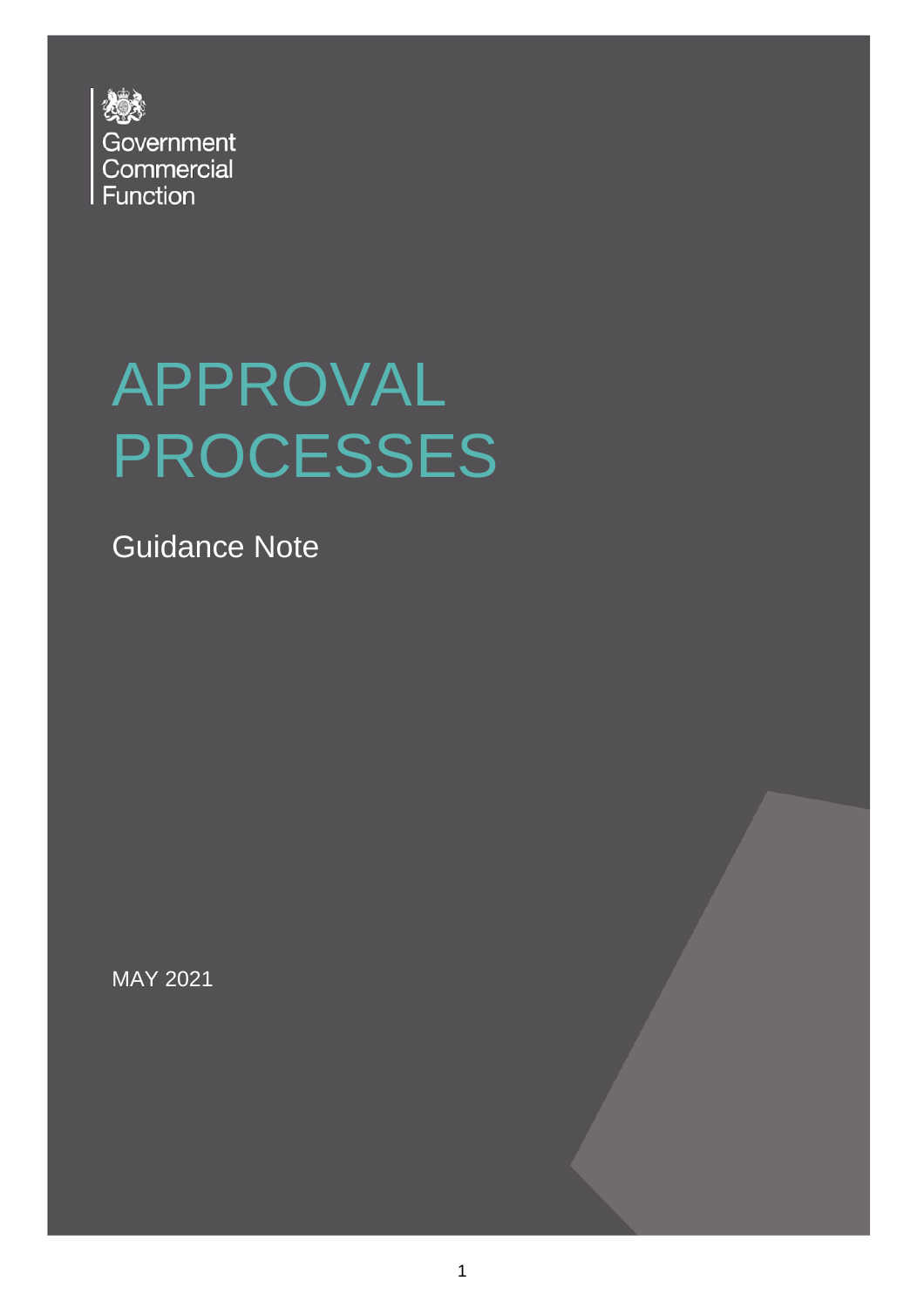## Complex outsourcing – approval process

The Treasury, the Infrastructure and Projects Authority, and Cabinet Office have roles to play in approving and assuring large projects. Experience suggests that we must use commercial expertise from right across government to avoid early decisions setting projects up to fail. We, as one government, are strengthening the assurance process and providing additional support to project teams. We want to get these projects right by setting them up to succeed from the very start.

One of the ways we can set projects up to succeed is by collaborating across functions and departments at the early stages. We do this through a Project Validation Review (PVR). PVRs already take place for many projects, but they do not always include commercial experts from Cabinet Office or the Crown Commercial Service (CCS). Departments will gain the benefit of their cross-government view by engaging with them early in the project lifecycle. Getting all teams on the same page from day one means that we make the right decisions with the right input. We will start the conversation early, and keep talking. This is crucial for projects involving complex outsourcing.

### What Changes?

The Sourcing Playbook defines "complex outsourcing". The assurance process in this section applies to these complex projects. Factors which might make a project "complex" include:

- First generation outsourcing
- Planned transformation of services
- A limited market or government is the only buyer
- The services or assets are not well understood internally

Projects for which the scope is well-understood and the market well-established are unlikely to be classed as complex. The assurance process for non-complex projects is not changed by this guidance. The only change to the process for complex projects is for commercial experts to attend the PVR.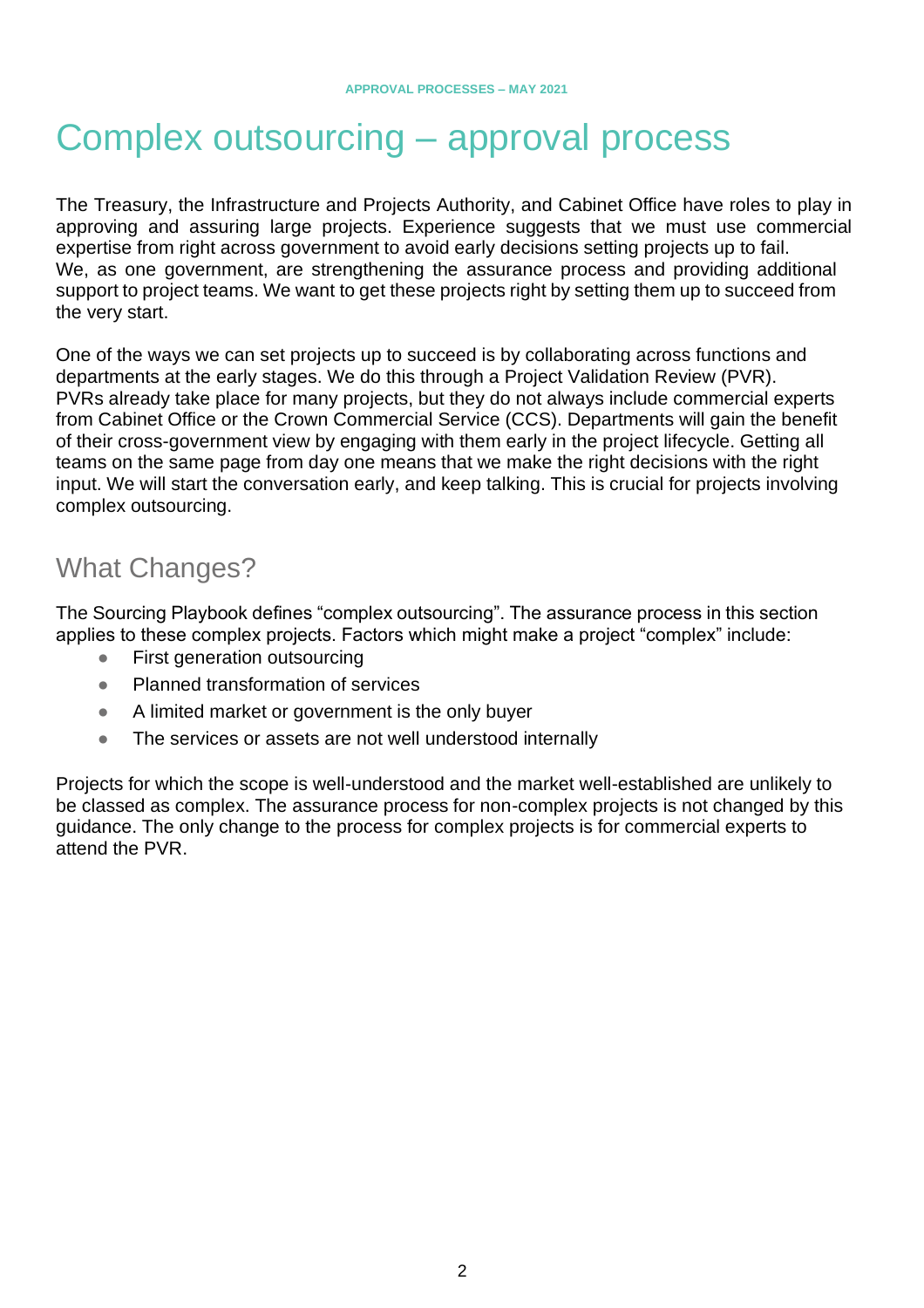#### **APPROVAL PROCESSES – MAY 2021**

| <b>Early Engagement</b>                                                                                                                                                                                                      | <b>Project</b><br><b>Validation</b><br><b>Review</b>                                                                                          | Gateway 0                                                                      | Gateway 1                                                                                                                                                                       | Gateway 2                                                                      | Gateway 3                                                                                                                                                                                                                                        |
|------------------------------------------------------------------------------------------------------------------------------------------------------------------------------------------------------------------------------|-----------------------------------------------------------------------------------------------------------------------------------------------|--------------------------------------------------------------------------------|---------------------------------------------------------------------------------------------------------------------------------------------------------------------------------|--------------------------------------------------------------------------------|--------------------------------------------------------------------------------------------------------------------------------------------------------------------------------------------------------------------------------------------------|
| Departments are<br>encouraged to<br>approach the<br><b>Cabinet Office</b><br>and other relevant<br>bodies early to<br>make them aware<br>of the project and<br>to agree whether<br>a project is<br>deemed complex<br>or not. | All major projects<br>will undergo a<br>PVR.<br>Commercially<br>complex projects<br>will include<br>representatives<br>from CO and/or<br>CCS. | The project will<br>continue to follow<br>the central<br>assurance<br>process. | The project will<br>continue to follow<br>the central<br>assurance<br>process and will<br>also undergo a<br>Project<br>Assurance<br>Review (PAR) at<br>or around this<br>stage. | The project will<br>continue to follow<br>the central<br>assurance<br>process. | The project will<br>continue to follow<br>the central<br>assurance<br>process. If the<br>commercial<br>strategy includes<br>a competitive<br>dialogue, an<br>additional<br>assurance stage<br>may be required<br>between<br>Gateways 2 and<br>3. |

Departments should use their commercial pipelines to flag potential complex projects to central commercial teams. Cabinet Office commercial teams will then decide whether a project is complex, in conjunction with HM Treasury spending teams. If a Department disagrees with the assessment, it is able to appeal.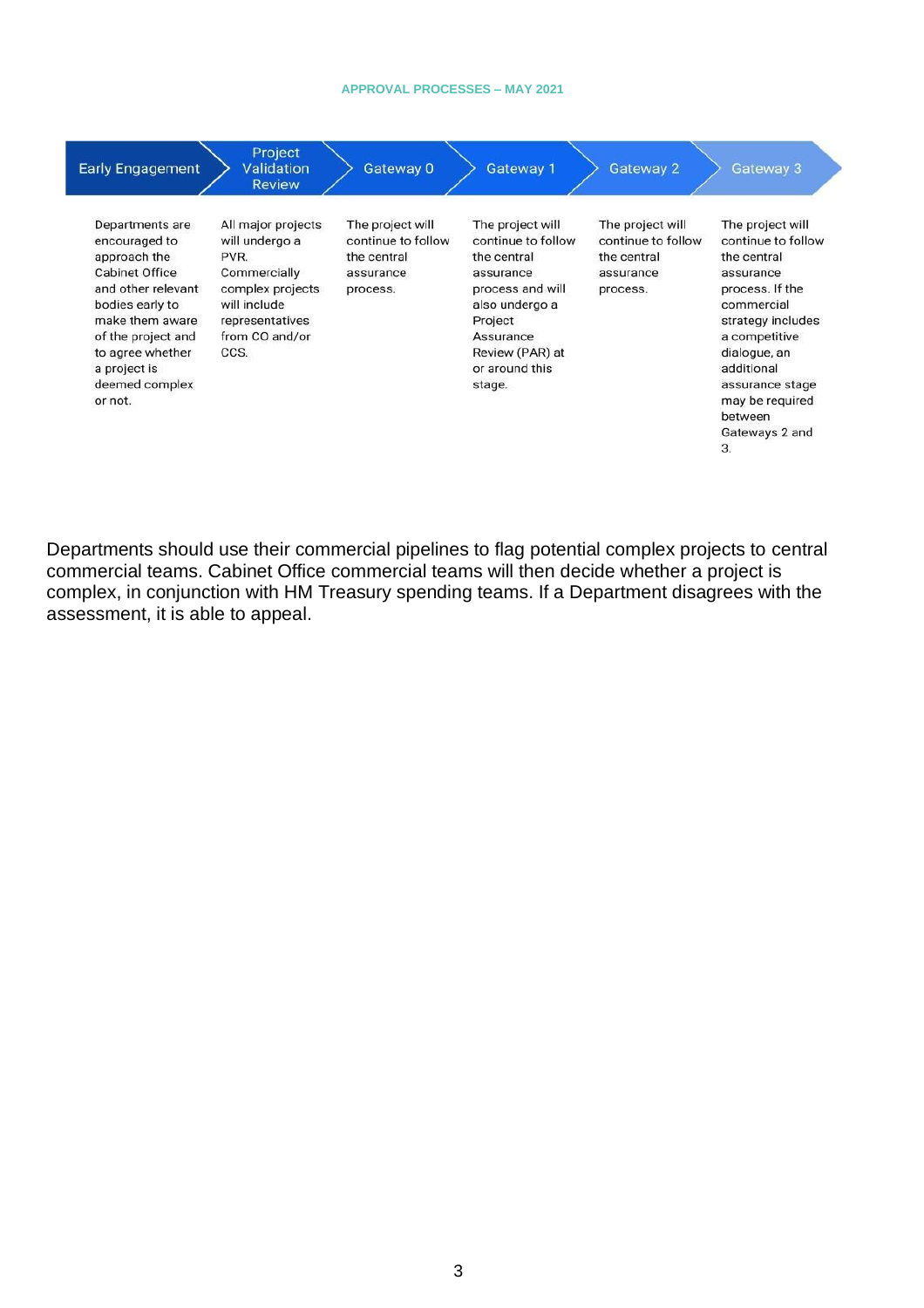# Project Validation Reviews (PVRs)

PVRs are held at a very early stage of the project lifecycle to ensure that subject experts can review, discuss, and challenge initial thinking in Departments in setting the commercial strategy.

The review enables:

- A more robust engagement between departments and the central assurance and commercial teams at an earlier stage;
- The alignment of the project's objectives with organisation's wider change portfolio;
- Support to the project being set-up for success before fully developing its strategic options;
- The sharing of views, opportunities and risks with key stakeholders, and
- Consideration of early strategic delivery options and standards.

It is up to an SRO to advise IPA of projects requiring a PVR. IPA will then arrange attendees from a range of stakeholders, including commercial teams. Departments must send informed and empowered project representatives to ensure the review is productive.

Commercial areas of discussion will include:

- Delivery model assessment decisions
- Market engagement and how it has informed the strategy
- Market capability and strength, using the recommended metrics
- Understanding internal capability, capacity, and accuracy of information
- Pilots and proof of concept
- Understanding of volumes
- TUPE considerations

The review team leader will produce a report within five days of the review. The SRO is then responsible for developing an action plan to address any recommendations. More information about the PVR process and outcome can be found here. The PVR is designed to support as well as challenge Departments through productive conversation. It will support the Department to present thorough and informed advice to your Secretary of State or Minister.

### Further assurance

The commercial conversation will not stop after the PVR. You are encouraged to make use of the resource and knowledge in the central commercial teams. The existing assurance process will continue to apply at OBC and FBC stage. The assurance team will expect to see evidence of compliance against the Government Commercial Operating Standards, and the following topics: